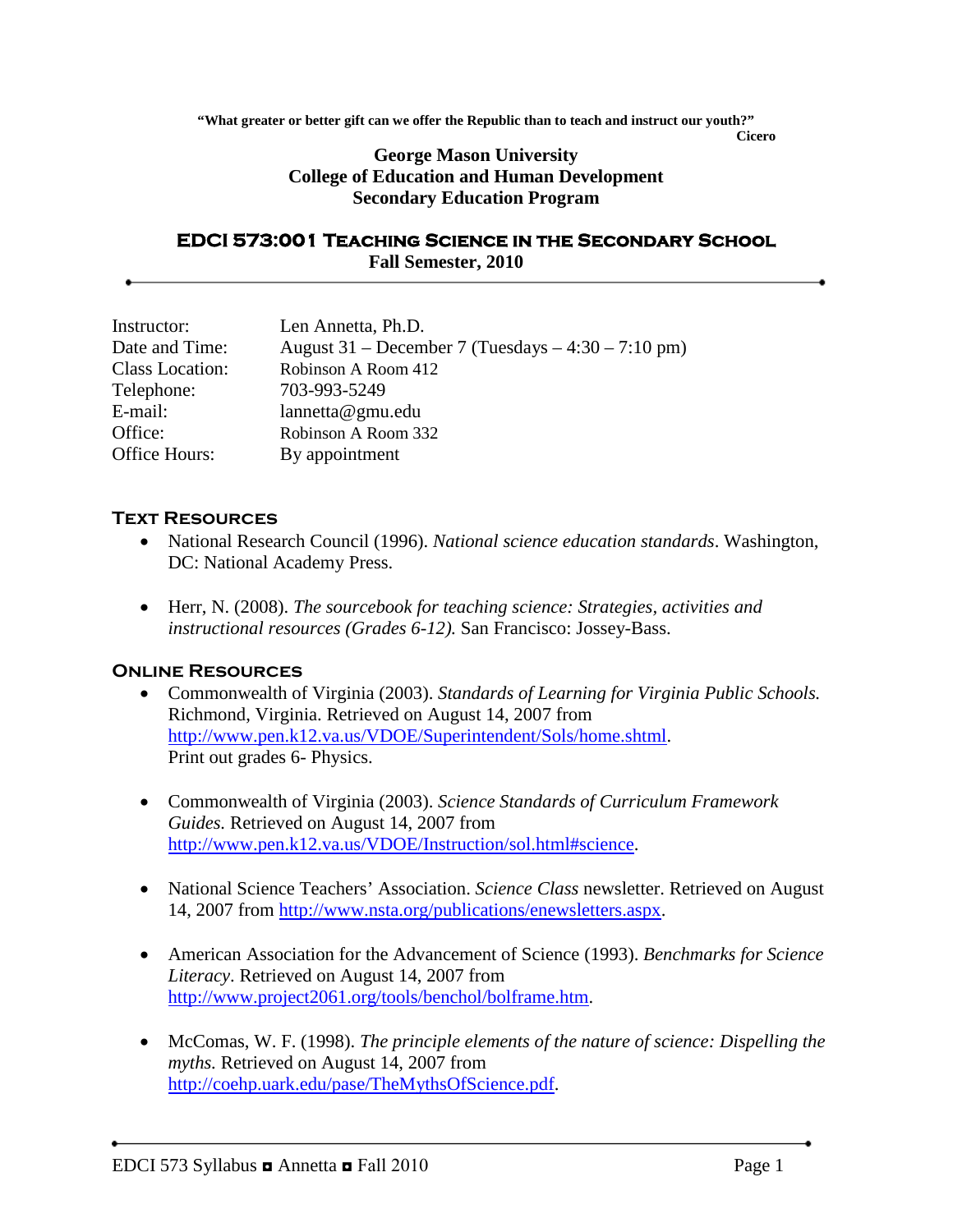- Peters, E. E. (2006). *Why is teaching the nature of science so important?* Retrieved on August 14, 2007 from [http://www.vast.org/content/File/v1n1/linkedwhole.pdf.](http://www.vast.org/content/File/v1n1/linkedwhole.pdf)
- American Chemical Society (2007). *Educators & Students page.* Retrieved on August 14, 2007 from [http://www.chemistry.org/portal/a/c/s/1/educatorsandstudents.html.](http://www.chemistry.org/portal/a/c/s/1/educatorsandstudents.html)
- American Chemical Society (2003). *Safety in Academic Chemistry Laboratories Accident Prevention for Faculty and Administrators*. (800 227-5558) Free single copies or online: [http://membership.acs.org/c/ccs/pubs/sacl\\_faculty.pdf](http://membership.acs.org/c/ccs/pubs/sacl_faculty.pdf)
- U.S. Government Printing Office (2007). *Code of Federal Regulations.* Retrieved on August 14, 2007 from [http://www.gpoaccess.gov/cfr/index.html.](http://www.gpoaccess.gov/cfr/index.html)
- U.S. Department of Labor (2007). *Occupational Health and Safety Administration.*  Retrieved on August 14, 2007 from [http://www.osha.gov/.](http://www.osha.gov/)
- American National Standards Institute (2007). *American National Standards Institute Homepage.* Retrieved on August 14, 2007 from [http://www.ansi.org/.](http://www.ansi.org/)
- Maryland Public Schools (2007). *Legal Aspects of Laboratory Safety.* Retrieved on August 14, 2007 from [http://mdk12.org/instruction/curriculum/science/safety/legal.html.](http://mdk12.org/instruction/curriculum/science/safety/legal.html)

Other articles/handouts will be distributed in class or posted on-line at the course website. (Your GMU email address is required for communication with the course instructor and for using Blackboard!)

## **Course Description**

EDCI 573 is the first course in a two-part sequence of science methods courses for pre-service and provisionally licensed science teachers. The course is designed to build fundamental knowledge of science teaching and learning including standards-based curriculum design and research-based teaching strategies. The course focuses on developing inquiry-based lessons for students to investigate science and assessing student understanding of science and the nature of science. The teachers will plan lessons for students to learn science, implement lessons in a high school classroom, observe students learning, and evaluate their teaching and student outcomes. Field experience is a required part of this course.

# **Goals**

The pre-service and provisionally licensed teacher will:

- Build a repertoire of science teaching and assessment strategies by reading, writing, observing, participating in, and reflecting on the teaching and learning of science;
- Develop strategies to help students become scientifically literate, think critically and creatively, understand the nature of science, and see the importance of science as a way of knowing;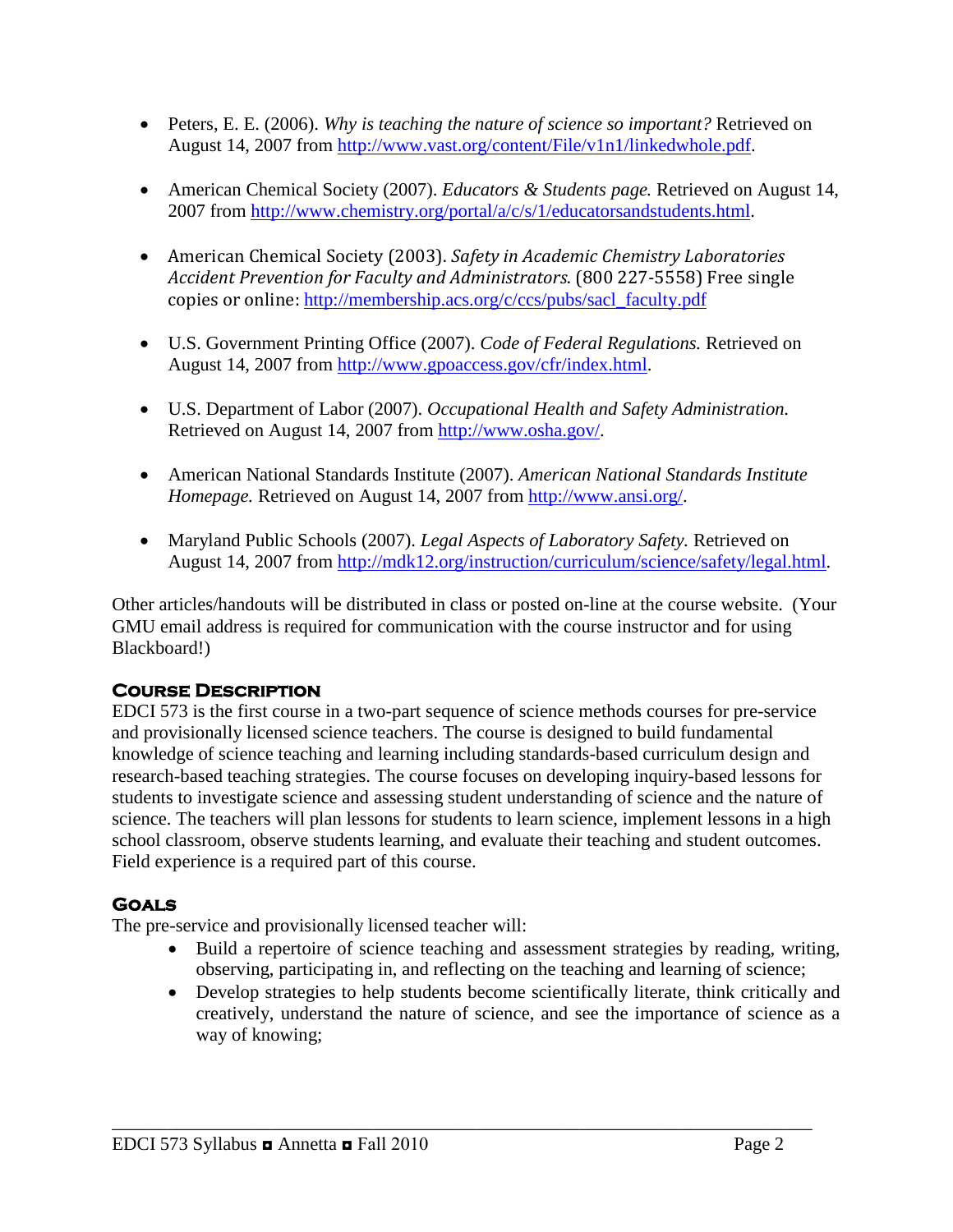- Plan standards-based (local, state, and national) units of science study including daily lesson plans for students that reflect research in effective science teaching and learning;
- Construct cohesive science units that include science lessons and hands-on experiences that address the needs of a variety of student populations including English language learner, special needs students, and gifted and talented students;
- Learn about science laboratory safety and plan teaching activities that highlight safety;
- Work collaboratively with peers to teach and discuss science and science teaching.
- Incorporate environmental sustainability into teaching paradigms and into daily life.

## **Relationship to Program Goals and Professional Organizations**

EDCI 573 is the first course in a two-course sequence of science methods courses for students seeking a secondary school teaching license in earth science, biology, chemistry, or physics. The course builds on students' knowledge of their subject matter. The course focuses on the teaching of science as called for by the state and national science standards and as outlined by the National Council for Accreditation of Teacher Education (NCATE), the National Science Teachers Association (NSTA), and the Interstate New Teacher Assessment and Support Consortium (INTASC). EDCI 573 builds a repertoire of science teaching and assessment strategies to facilitate student learning.

## **Nature of Course Delivery**

A variety of teaching strategies will be used to explore the themes of the day. All students will continuously analyze and evaluate teaching strategies, as well as science content, processes, and ways of knowing in science. Please dress for hands-on (occasionally messy) problem solving activities that will require mental and physical activity.

## **Sustainability at GMU**

George Mason University is focusing on making our community "greener" and reducing the impact on the environment. This course will contribute to this effort in the following ways. I hope that you will create other ways to contribute to contribute to this effort.

- Handouts will be available electronically through the Blackboard platform
- You should consider reducing waste in your teaching practice (ex: unnecessary paper) and in developing your unit plan
- Incorporate teaching sustainability in the content of your lesson plans (for example, human's role in reducing their impact on the environment.) Think about what the next generation needs to know about "greening".
- Bring your own plate and reusable cup for snacks during break.

# **College Expectations and University honor Code**

The Graduate School of Education (GSE) expects that all students abide by the following:

Students are expected to exhibit professional behavior and dispositions. See gse.gmu.edu for a listing of these dispositions.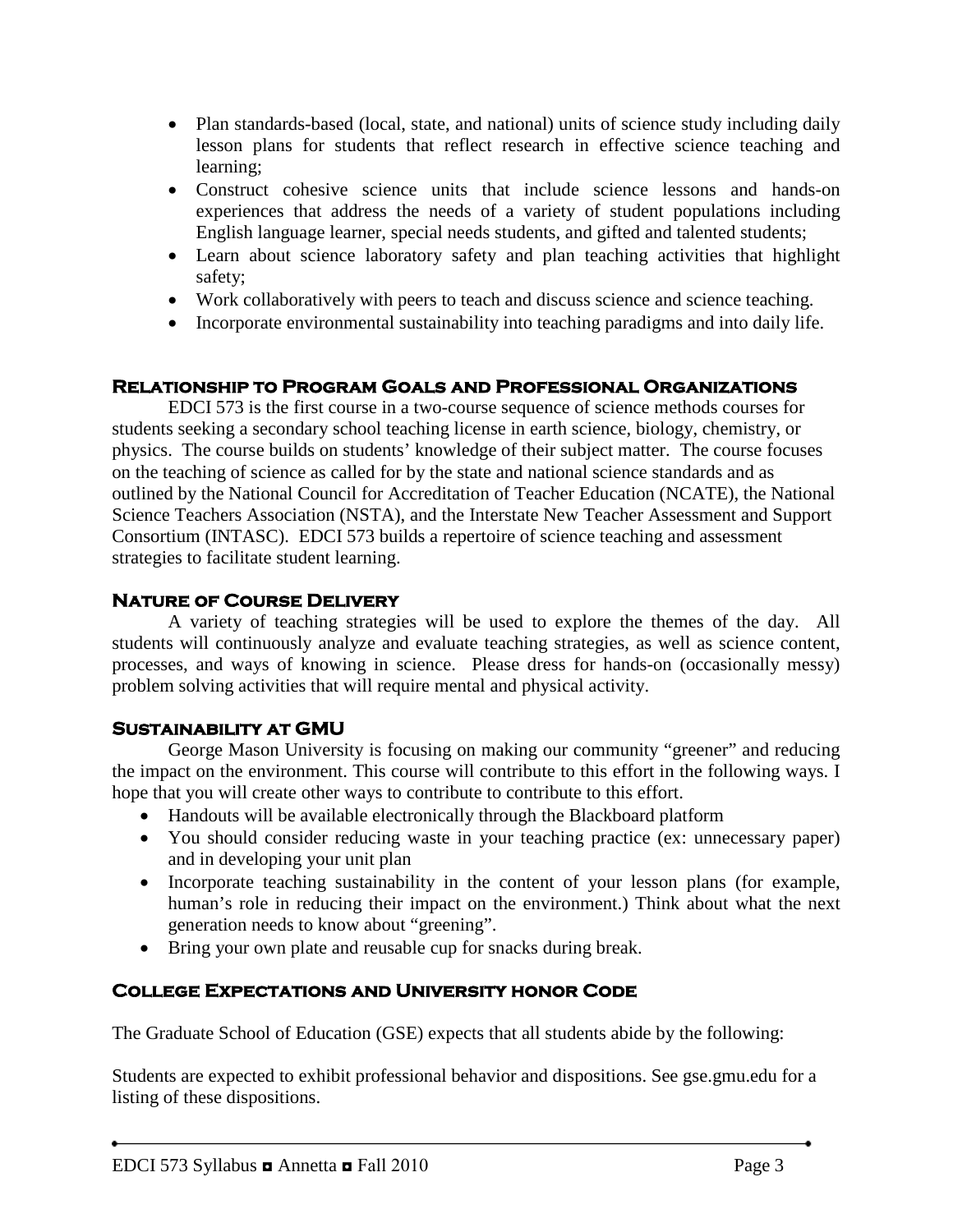Students must follow the guidelines of the University Honor Code. See [http://www.gmu.edu/catalog/apolicies/#TOC\\_H12](http://www.gmu.edu/catalog/apolicies/#TOC_H12) for the full honor code.

Students must agree to abide by the university policy for Responsible Use of Computing. See [http://mail.gmu.edu](http://mail.gmu.edu/) and click on Responsible Use of Computing at the bottom of the screen.

Students with disabilities who seek accommodations in a course must be registered with the GMU Disability Resource Center (DRC) and inform the instructor, in writing, at the beginning of the semester. See [www.gmu.edu/student/drc](http://www.gmu.edu/student/drc) or call 703-993-2474 to access the DRC.

## **Grading**

Since this is a graduate level course, high quality work is expected on all assignments and in class. Attendance at all classes for the entire class is a course expectation. All assignments are graded. Each graded assignment will be assessed using a scoring rubric which will be handed out before the assignment is due. Approximately half the rubrics will be based on fulfilling the specified criteria for the project and half the rubric will be based on the quality of work. All assignments are due at the beginning of class on the day they are due. Graded assignments that are late will automatically receive a ten percent grade reduction (one full letter grade lower).

| <b>Assignments</b>                       | <b>Points</b> |
|------------------------------------------|---------------|
| Unit Plan                                | 25            |
| Microteaching                            | 15            |
| <b>Planning Project</b>                  | 10            |
| <b>Safety Assignment</b>                 | 5             |
| <b>Underrepresented Scientist Report</b> | 5             |
| <b>Clinical Interview</b>                | 15            |
| <b>Field Experience</b>                  | 20            |
| <b>Class Participation</b>               | $\frac{5}{2}$ |
|                                          |               |

## **Policy on Incompletes**

If circumstances warrant, a written request for an incomplete must be provided to the instructor for approval prior to the course final examination date. Requests are accepted at the instructor's discretion, provided your reasons are justified and that a *major* percentage of your work has already been completed. Your written request should be regarded as a contract between you and the instructor and must specify the date for completion of work. This date must be at least two weeks prior to the university deadline for changing incompletes to letter grades.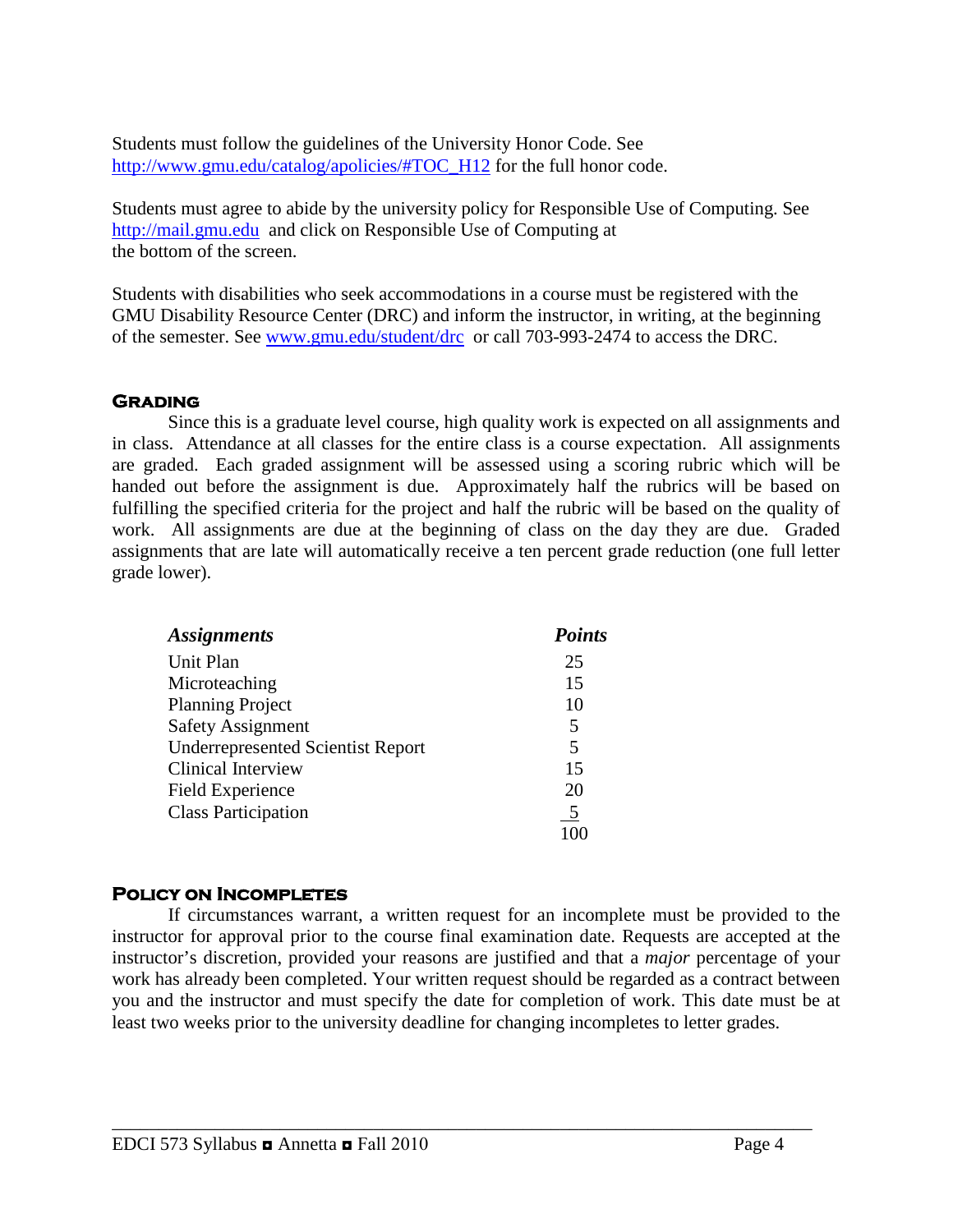## **Grading Scale**

 $A = 93-100\%$  $A = 90 - 92%$  $B+ = 88-89%$  $B = 80-87%$  $C = 70-79%$  $F =$ Below 70%

## **Assignments**

Science education research shows that frequent assessment of small amounts of material is most effective for learning science. Therefore, in this class formal and informal assessment will be continuously provided on assignments and class activities. Assessment is used as a tool for information that informs both learning and teaching, so this two-way communication loop is necessary for optimal learning.

Some assignments ask for two copies to be submitted. One copy will be placed in the class collection for use by future students. If you choose, you may delete or otherwise conceal your name on the second copy of submitted assignments.

All written assignments are to be word-processed. Please use standard 12 point font and Times New Roman (don't use "Chiller" or other poster font) and make your margins 1" on each side. All assignments should be double spaced and in APA  $6<sup>th</sup>$  format (check apa.org for more details). Make each project something that you will actually use in teaching.

#### 1. The Unit Plan

The unit plan is one of the gateways for the Secondary Education Program. **You will need to successfully complete this project in order to continue in the GMU degree program.** Your curriculum unit plan will reflect your ability to incorporate practical and theoretical aspects of teaching ranging from pedagogical methods to technology, inquiry, safety, the nature of science, and assessment. The assignment will also assist you in considering the various logistical and management problems that must be overcome in order for the greatest amount of learning to take place in finite amounts of time. This should be a product that you will teach someday!

These learning events/lessons must be connected and integrated, connecting each lesson to the next at the grade level of your choice. **The unit plan is at least 4 weeks (20 hours, ~10 lessons w/ block scheduling).** *You may share ideas, materials, and resources with your classmates, but you must write your own lessons for your unit.* Safety considerations, pedagogical approach, nature of science, soundness of activities, inclusion of technology(ies) and "connectivity" are a must. You should have your students engaged in hands-on science at least half of the time; including student-centered technology use. Though you will outline a fourweek unit plan, you will only fully develop two weeks (10 hours) of daily lesson plans with all support materials. You are to find, adapt, and/or create the activities done by the students. Within your unit you will place developmental prompts based on the nature of science (provided to you) to enhance your students' knowledge of science as a way of knowing. Your unit should be developed in sufficient detail (including student and teacher support materials) that you or a substitute teacher could use it to teach from. All unit plans will include: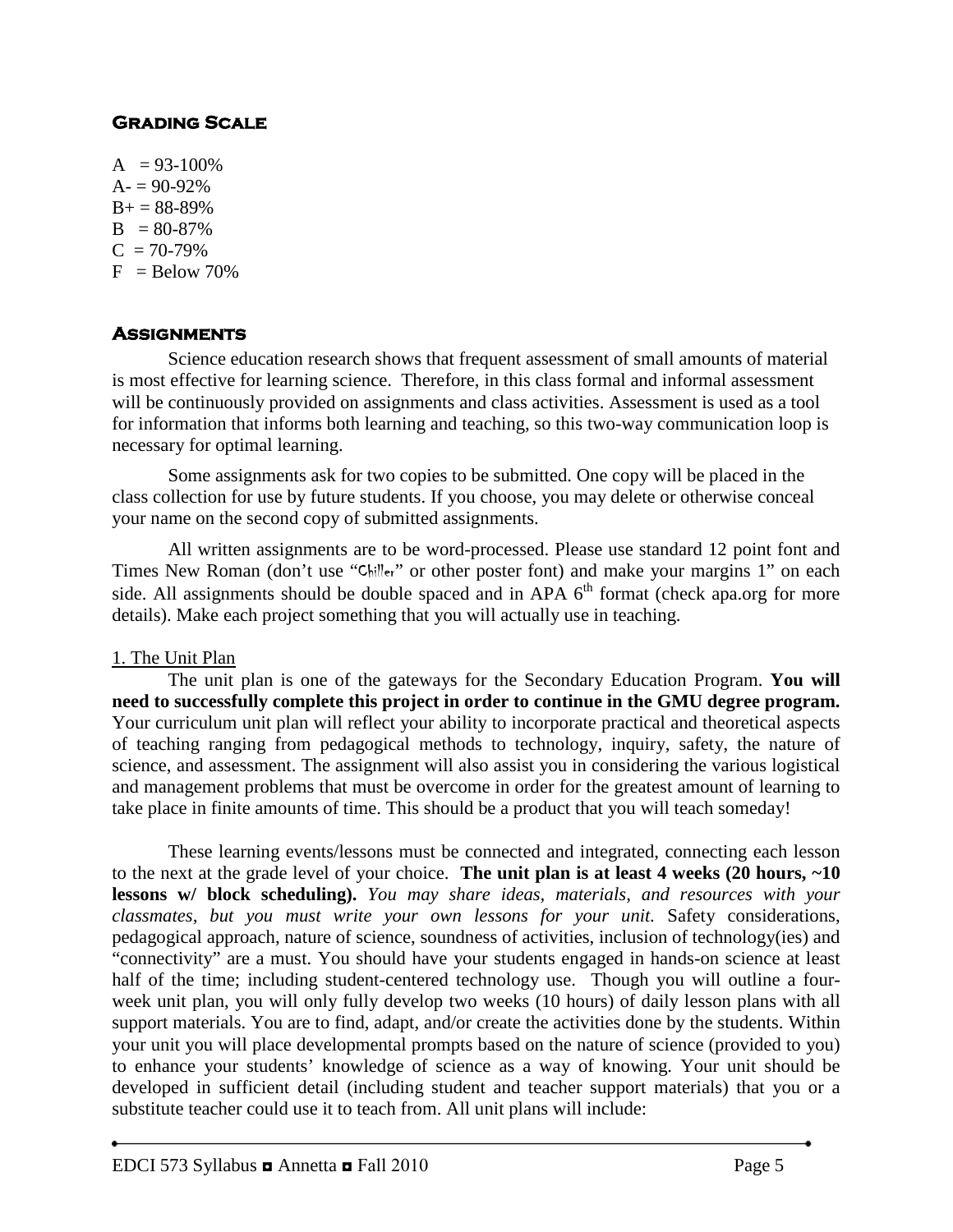a. Overview (3-4 pages using the following headings)

## Description of Students

In a very brief overview, describe the audience for which the unit is designed.

#### Theme

This is the topic for the unit.

#### Unit Question

This is the guiding question that the students will be investigating about the theme/unit.

Daily Questions

Each daily lesson plan will include at least one question for the day. In this section, list out the daily questions in order to show the "connectivity" of the ideas.

#### Philosophy of Science Teaching

This is an approximately 250-word description of your rationale for planning the subject matter content and teaching strategies for this unit including supporting research and theory learned through this class.

#### Nature of Science Prompts

Use this section to describe the connection of the science content to the aspect of the nature of science (from the 7 aspects) you chose for your unit. Include the reasons for your placement of the developmental stages in terms of the learning processes.

#### Standards of Learning

List the main standards including their codes from the Virginia Standards of Learning documents.

#### National Science Education Standards

List the standards from the National Science Education Standards that this unit addresses. Include the code (i.e. Content Standard B.1) for each standard.

## Assessment Plan Overview

Summarize the multiple forms of assessment that will be embedded in the unit. Describe how the students' learning will be assessed both formally (graded) and informally (not graded). Identify the assessments as diagnostic, formative, or summative.

#### Sustainability

Explain the ways in which you can infuse the idea of reducing negative human impact on the environment in your curriculum. Also explain ways you can incorporate practices that conserve resources into your daily teacher routines.

#### b. Schedule

Include a one-page overview/list showing the science content being studied each day for four weeks. This could be displayed as a calendar. Indicate the two weeks (10 hours) of lessons you have fully developed with all support materials.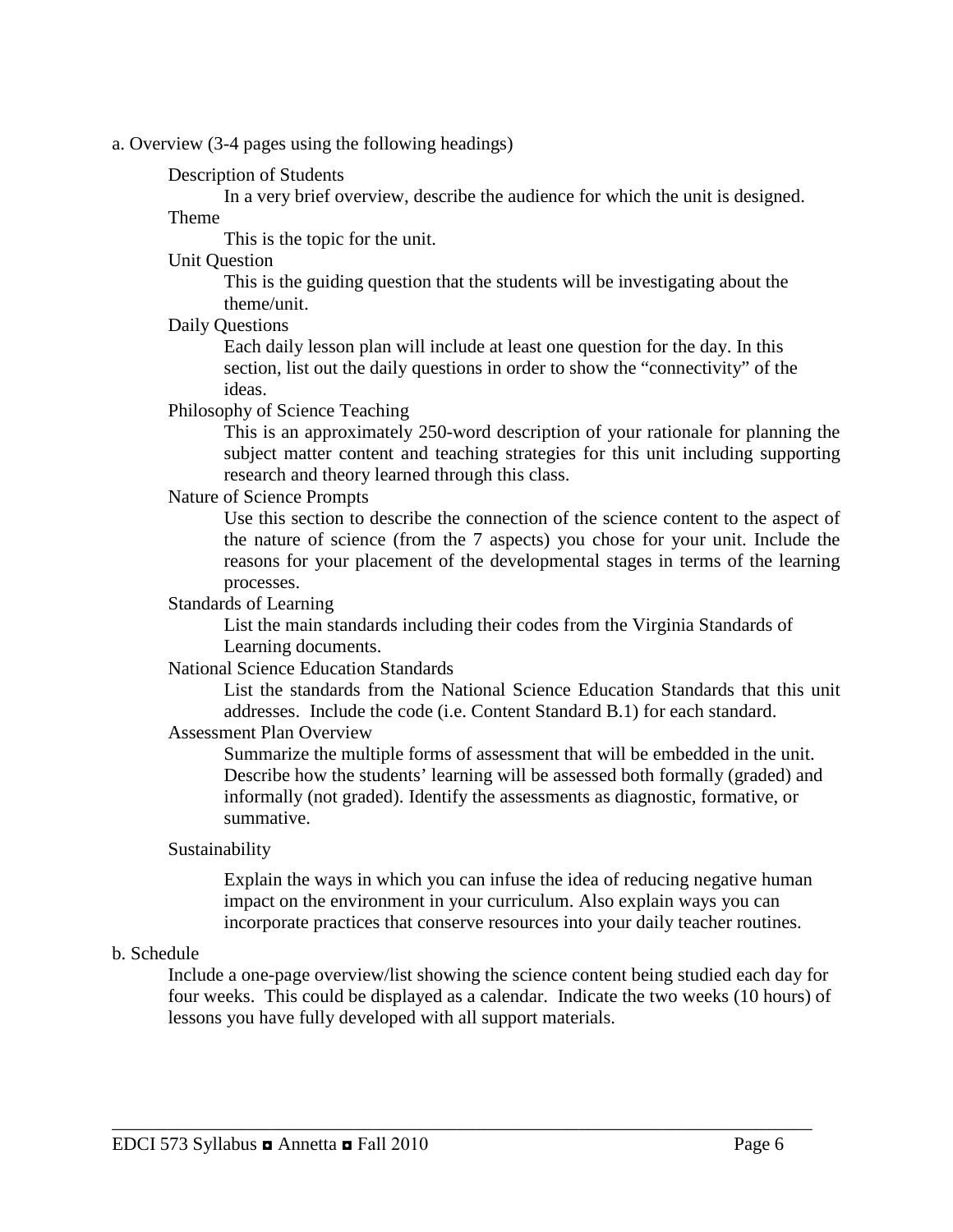- c. Daily Lesson Plans (1 lesson plan for each day for four weeks see attached format) Create a series of lesson plans that will include **daily questions, materials, learning activities including how long each activity will take, and assessment**. The daily question should relate to the unit question, the teaching activities should directly address the daily question, and the assessment should interpret student understanding of the daily question. As part of each lesson plan, **include key discussion questions that you will ask the students while introducing, discussing, or summarizing concepts**.
- d. Support Materials (all materials for two consecutive weeks of the daily lesson plans)
	- For at least two consecutive weeks of the daily lesson plans, you will develop all support materials that the teacher and students will use. For teaching and learning activities **include each sheet of paper distributed to the students to carry out the daily lesson plans - laboratory experiments, activities, worksheets, instructions, assessments, rubrics, etc.** Attach these to the appropriate lesson plan. **Overhead transparencies (paper copy), powerpoint slides (on paper) and other teaching aids** used during the unit should also be included. Select your two weeks in mind to illustrate the following three types of lessons: **introducing new content, hands-on assignments, and assessment of student learning**. Each day describe how the students' learning will be assessed both formally (graded) and/or informally (not graded). The assessment activities and how they will be assessed (i.e. rubrics) will be attached to the daily lesson plans**.**  These activities should focus on the essential science concepts and connections, assess higher order thinking skills, and target different learning styles. Checking for understanding should be included daily. Include diagnostic, formative, and summative assessment. At least one of the days you choose to develop support materials needs to **include major assessment instruments and grading criteria for the unit**. The unit plan template included on this syllabus will help you account for all of the required components.

The rubric is based upon the requirements of National Council for Accreditation of Teacher Education (NCATE), the National Science Teachers Association (NSTA), and the Interstate New Teacher Assessment and Support Consortium (INTASC). With your completed unit, include a copy of the rubric on which you have scored yourself. **Please turn in two copies of your unit** – one for grading and a second for the class unit plan collection.

## 2. Micro-teaching

Research shows that the most effective teachers inform their practice by analyzing and reflecting on their teaching. We have the unique opportunity to teach to a special group of high school students in Fairfax County called the "teacher cadets" who are studying principles of teaching at different high schools around Fairfax. You will have the opportunity to teach to them for 30 minutes from your unit lesson plans. They will provide feedback on your teaching skills and knowledge, while we will provide information to them about the process of becoming a teacher. Different high schools will be participating, so we have lots of options in terms of scheduling.

During the first 2 minutes of the lesson you will give an **overview** (orally and visually presented) of your lesson plans including standards and which part you are about to teach. For 25 minutes engage your classmates in **hands-on science** as if they were students at the grade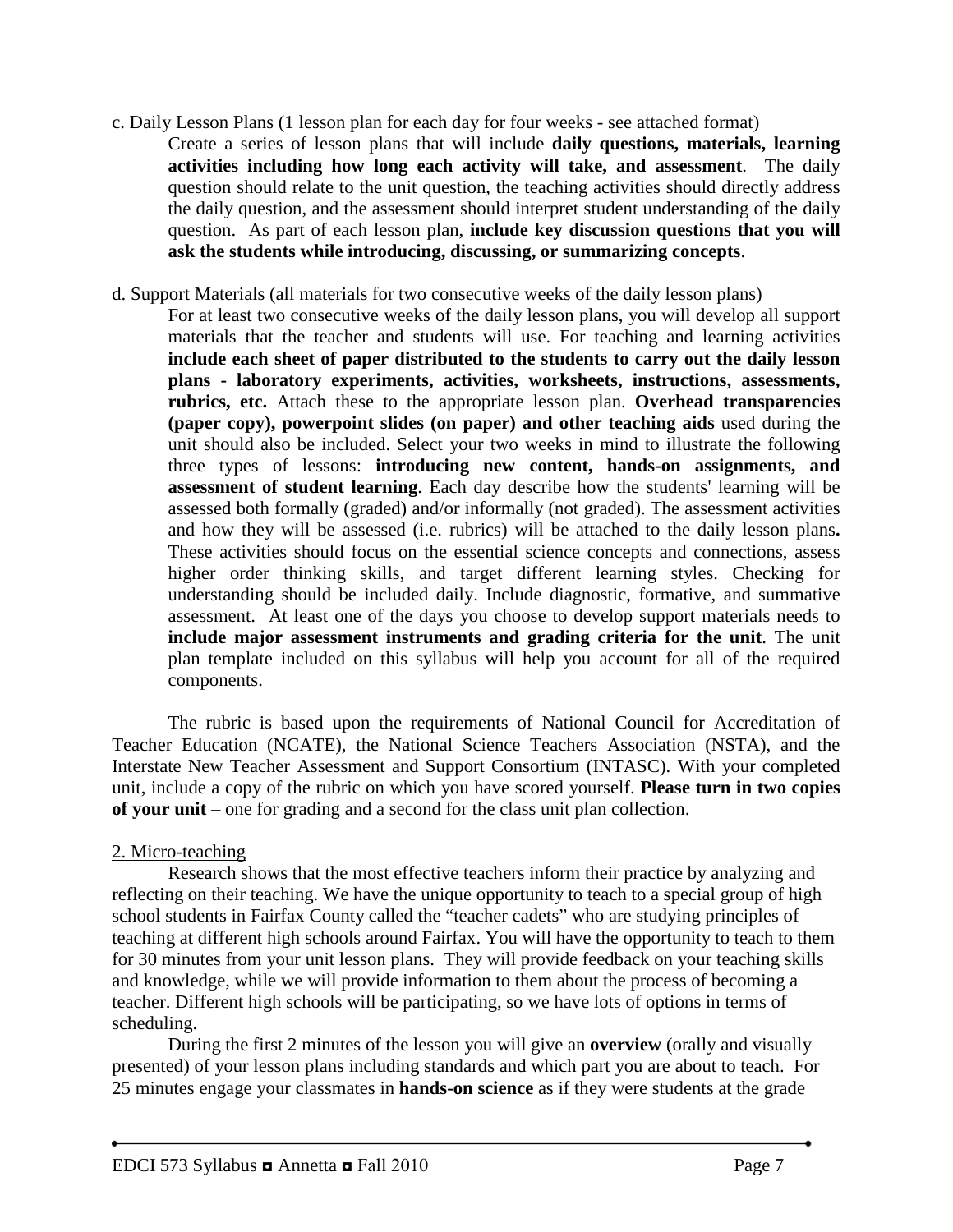level you teach. For the last 3 minutes, tell the class what **effective science teaching strategies**  (orally and visually presented) you just demonstrated. This lesson will be **videotaped** for you. After you teach the lesson, you will review the videotape, and write a **5 page paper** that **describes** the teaching and learning goals you had for the lesson (about 1 page), **analyze** the lesson in terms of effectiveness (about 3 pages), and **reflect** on improvements needed and successful events in the lesson (about 1 page). We will share highlights of the micro-teaching experiences on the last class.

### 3. The Planning Project

The **Planning Project** is a three-part project that includes an **annual plan, quarterly projects, and lesson plan for the first day of class**. This project supports the massive planning effort that you have in getting your year started. For a class you are or will be teaching, plot on monthly planning schedules/calendars the science units of study including weekly topics. Then develop integrated quarterly projects that your student will do. Lastly, create a daily lesson plan for the first day of science class that you will teach using the template provided on the syllabus.

The **annual plan** is an outline of your plans for the year. For each science unit of study, indicate the length of time you predict that each unit will take and break that unit/time span into weekly science topics. For example, a five-week unit on the five senses may have as weekly topics - sight, sound, taste, smell, and touch. **The annual plan outlines what you will teach, not how you will teach**. To get started, take monthly planning schedules/calendars and label each month, day, and school holiday. Then, indicate the science units and weekly topics you plan to cover on the monthly schedules. To assist you with this project consult school division, state, and national standards, content text books, and the Virginia Science Standards of Learning Curriculum Framework.

For the **four quarterly projects**, you will design a student project for each quarter that provides students with a unifying experience for the quarter. The projects should relate to the topics being studied during each quarter and should include a variety of learning strategies such as individual research papers or group presentations. For the projects, consider including science that is relevant to the social studies theme for the year, science that will enhance learning on a field trip, science fair projects (check out the *Students and Research* book for ideas), science demonstrations, and/or major science events of the year such as an eclipse. One of the topics should incorporate a sustainability project. While choosing topics, think big ideas!

Conclude this project by planning the **first day** of science class for the year using the daily lesson plan guide in this syllabus. You have only one chance to make a first impression. Consider from the student's perspective, what impression you will make?

## 4. Four-part Safety Assignment

A **Safety Plan** is necessary for the health and safety of your students and yourself, as well as, for legal reasons. You will design a science safety plan which will include (1) a list of **safety rules/procedures** that ends with a **safety contract** for the parents and students to sign and date (front and back of one page – ready to distribute to students), (2) analyses of science classroom legal cases (which will be given in class), (3) a safety related assignment that engages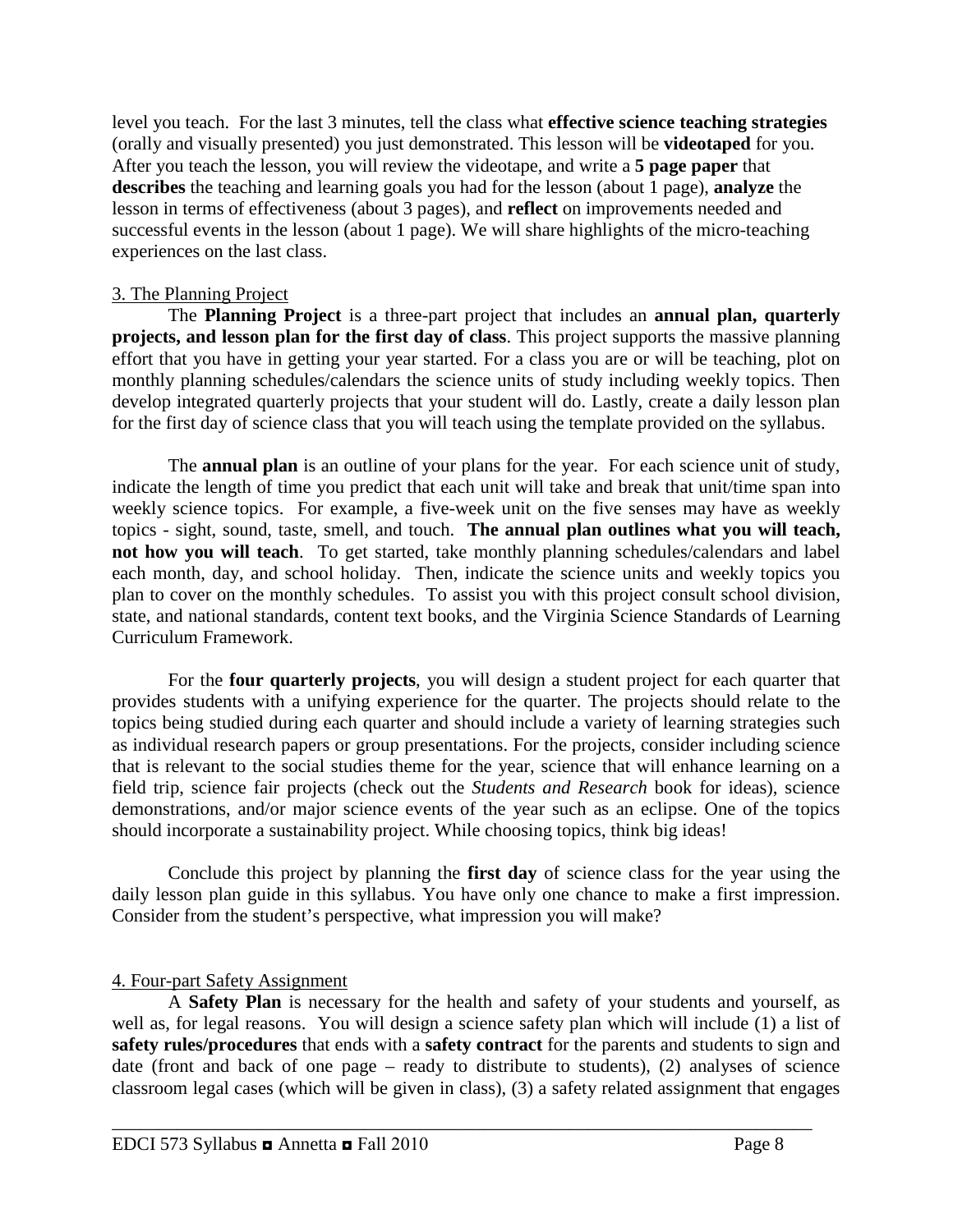students and teaches the importance of safety in the science classroom, and (4) active maintenance of safety equipment in a science classroom (which will be performed in class). Bring **two copies** of the entire assignment and **copies for the class** of the safety related assignment (number 3). I will copy the entire classes' safety assignments so you can use them throughout the year in your own classroom. These lessons make wonderful "emergency lesson plans."

### 5. Underrepresented Scientist Report

Research shows that students do not have a realistic understanding of the scientific community. The **underrepresented scientist report** is a one-page mini research assignment that addresses this need. Lists of prominent female scientists and minority scientists can be found easily online. You will investigate one scientist, either female or minority, in encyclopedia type resources. For your scientist, create a one-page report that includes a **drawing/picture/chart/diagram** that shows something significant about the scientist and a short descriptive **written summary** about the scientist. This information will be shared in class. Also, be prepared to talk with your classmates about your scientist and what his/her life story shows us about the nature of science.

#### 6. Clinical Interview

You will find an adolescent to interview about a science concept. The purpose of this assignment is for you to gain experience in a one-on-one setting to see how learning occurs. You will be given more detailed instructions in class, but overall the task is to be completed in the following sequence:

- 1) Identify two concepts from your respective instructional disciplines for which you will write a sequence of evaluative questions.
- 2) For each concept, write two easy questions, two moderately difficult questions, and two more difficult questions. Note, the easy questions should get at the student's understanding of the concept from past experience that may or may not be the product of schooling.
- 3) Audio tape an adolescent answering the questions and you probing for more understanding of the cognition of the student.
- 4) Writing a 3-4 page paper of the description of what occurred, an analysis of the learning of the student, and a reflection on what you learned

## 7. Field Experience

The purpose of the field experience is to provide you with the opportunity to (1) connect the goals of EDCI 573, science education theories, concepts and research findings to classroom/school practice, (2) to study and practice in a variety of classroom/school communities, and (3) to promote critical, self-reflection about your current and future teaching practice.

Your field experience should focus on two or more of the following:

- 1. the teaching process and teacher practices
- 2. implementing specific lesson plans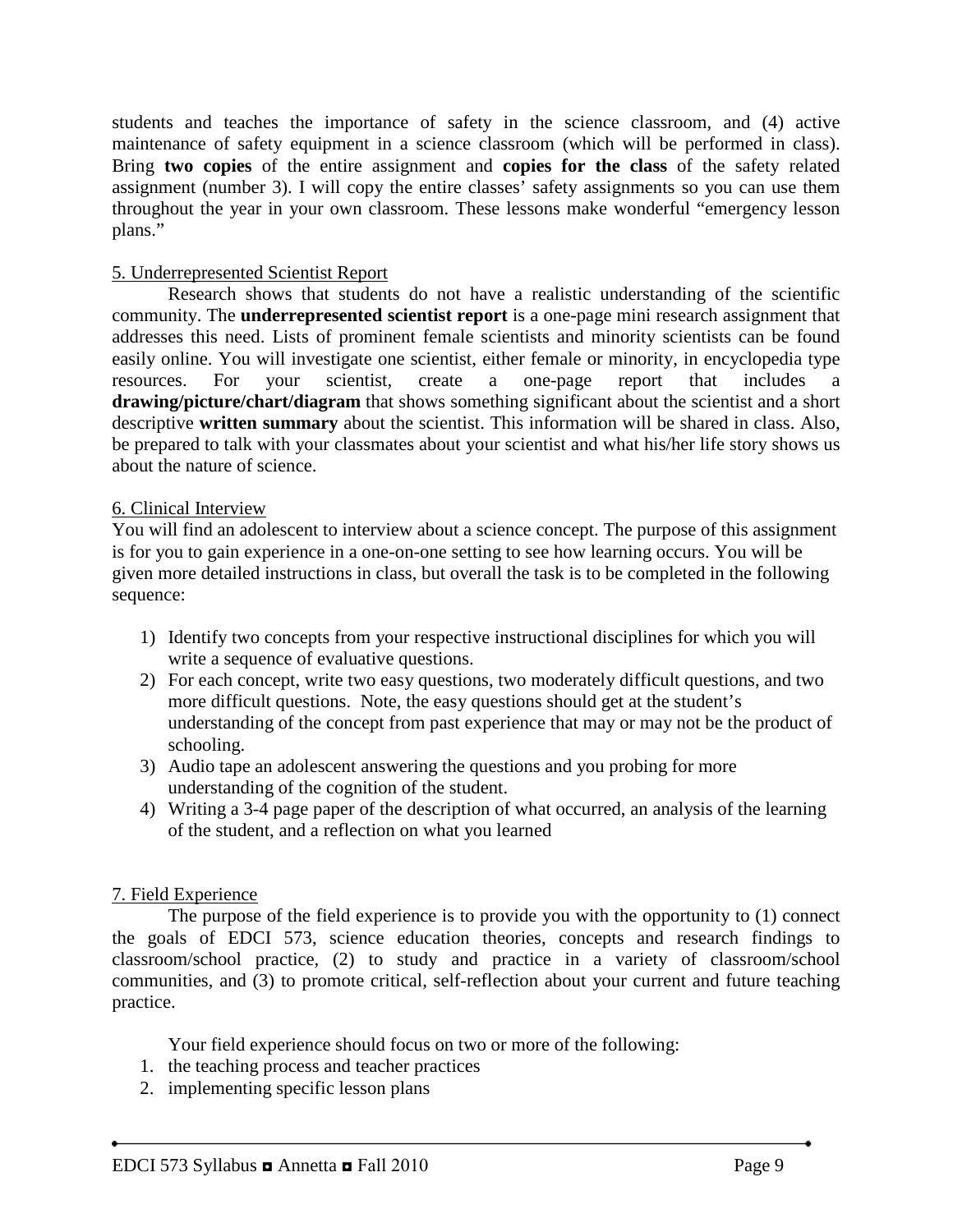- 3. preparing and testing instructional materials with diverse learners
- 4. students' learning styles
- 5. student-student and student-teacher interactions
- 6. planning, implementing, and evaluating specific assessment instruments with diverse learners
- 7. teaching and learning with technology
- 8. students' behavior in a specific teaching/learning context
- 9. specific classroom management strategies
- 10. teacher interaction with students with special needs
- 11. teacher interaction with non-traditional students

You are required to observe and log-in a total of 15 hours, spread over the semester. During your field experience, you are required to keep detailed field notes, a log sheet indicating dates, times, subject area, grade levels, teachers' or principals' signatures and collect any relevant data.

At the end of your field experience, you are required to analyze your field notes as well as any other relevant data you collected and prepare a Field Experience Report. Your Field Experience Report must be between 4-5 pages in length excluding cover page, references and appendices. Your report must describe and discuss your guiding study question, background and context, procedure/method of study, data collection and analysis technique(s), summary of findings and implications for your practice. When possible you should volunteer as a science fair judge at a local science fair (more relevant in the spring than fall) as part of your 15 hours of field observation (not to exceed 3 hours). You will turn in your field notes with your report.

#### 8. Class Participation

Learning depends on the active engagement of the participant and frequent checking by the instructor as to the progress of the learner. Smaller assignments will be given as necessary in class in order to inform your learning and my teaching. Your participation in these assignments is essential to valuable class discussions and will help to "chunk" the large assignments into smaller, more attainable learning goals.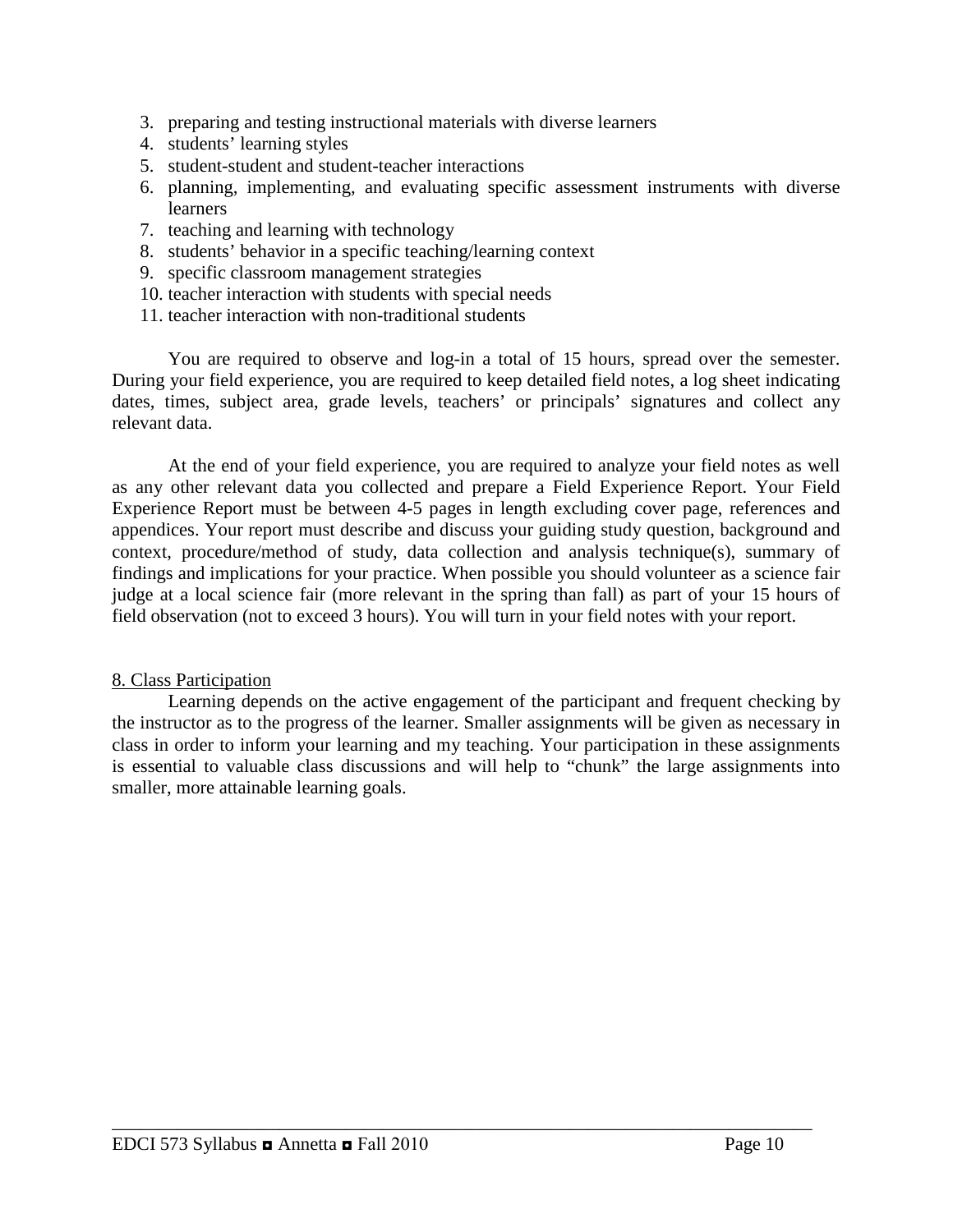## **DAILY LESSON PLAN**

**Date: Subject:**

**Materials needed:** 

**Room Arrangement:**

**Essential Question** (the big idea that drives the student learning)

**Student Objectives** (By the end of this lesson, my students will be able to...)

**Opening Activity / Introduction** (includes students' active participation and links to prior knowledge)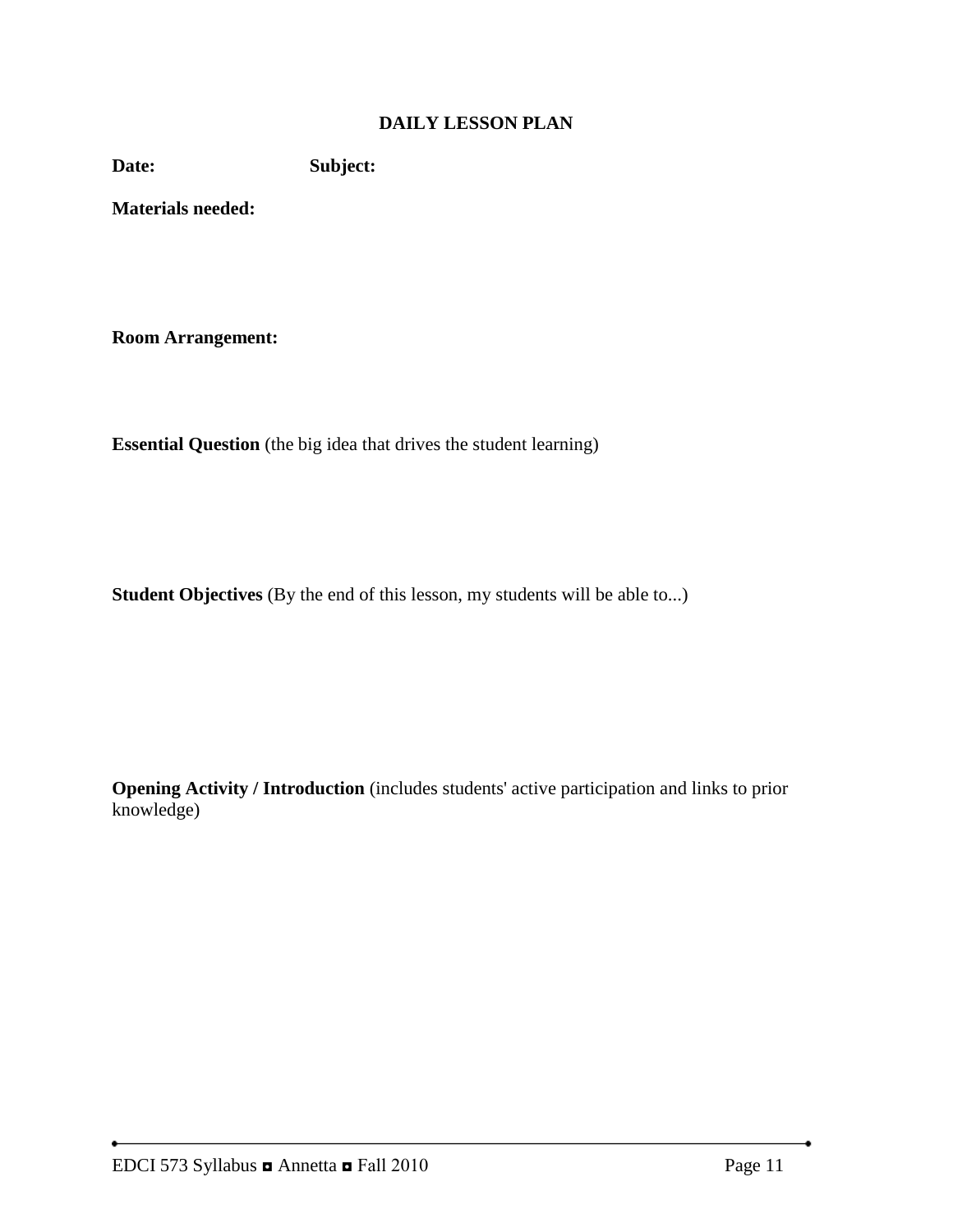Teaching The New Objective (outline of activities, good questions to pose, major points, etc. – INCLUDE APPROXIMATE TIMES FOR ALL ACTIVITIES)

**Closing Activity** (includes students' active participation, reviews lesson, and relates to objective)

**Safety considerations for the teacher:** 

**Safety considerations for the students:**

## **ASSESSMENT**

1. How will you know your students are learning?

2. **Self-assessment**: How will you measure what went well and what would you change?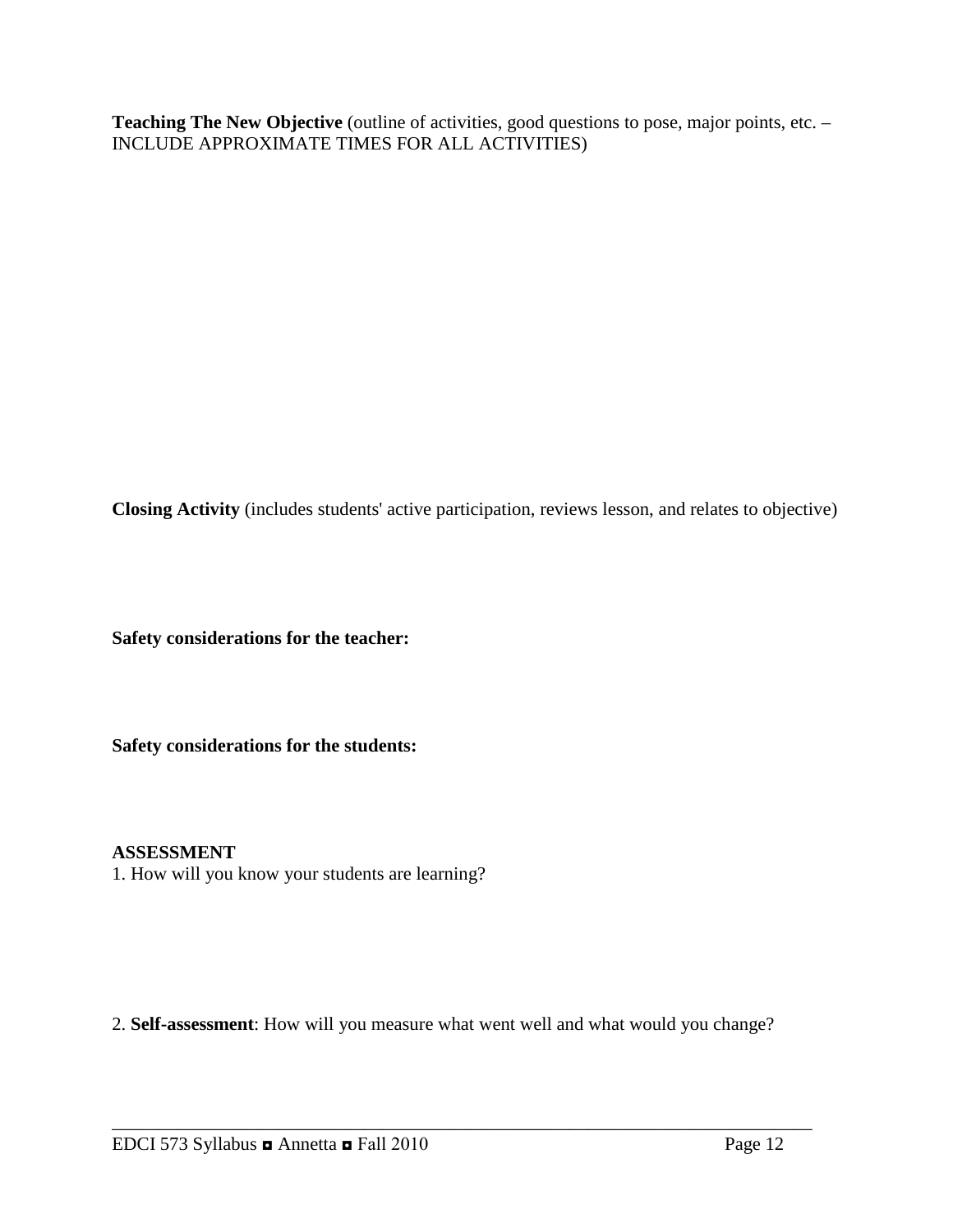## **Schedule (Plans may change according to student needs)**

| <b>Date</b>  | <b>Class topics</b>                                                                                                                                                              | <b>Readings Due</b>                                                                                                                                                                                                                                                                                                                                                 | <b>Work Due</b>                                                                                                                                                                                                                                                                |
|--------------|----------------------------------------------------------------------------------------------------------------------------------------------------------------------------------|---------------------------------------------------------------------------------------------------------------------------------------------------------------------------------------------------------------------------------------------------------------------------------------------------------------------------------------------------------------------|--------------------------------------------------------------------------------------------------------------------------------------------------------------------------------------------------------------------------------------------------------------------------------|
| August 31    | Why teach<br>$\bullet$<br>science?<br>technology<br>$\bullet$<br>Getting the<br>$\bullet$<br>most from<br>your field<br>experience<br>Attending the<br><b>VAST</b><br>conference |                                                                                                                                                                                                                                                                                                                                                                     |                                                                                                                                                                                                                                                                                |
| September 7  | Labor Day - No<br>Class                                                                                                                                                          |                                                                                                                                                                                                                                                                                                                                                                     |                                                                                                                                                                                                                                                                                |
| September 14 | Blackboard<br>$\bullet$<br>The Nature of<br>$\bullet$<br>Science<br>Process Skills<br>$\bullet$<br>Objective<br>$\bullet$<br>Writing                                             | Paideia Seminar<br>1.<br>Guidelines (handout)<br>Why is Teaching the<br>2.<br>Nature of Science So<br>Important? (online)<br>3. Thinking Like<br>Scientists: Using the<br>Nature of Science as<br>a Metacognitive<br>Tool (handout)<br>The principle<br>4.<br>elements of the<br>nature of science:<br>Dispelling the myths<br>(online)<br>Herr pp. 493 - 496<br>5. |                                                                                                                                                                                                                                                                                |
| September 21 | <b>How Students</b><br>$\bullet$<br>Learn Science<br>A Private<br>$\bullet$<br>Universe<br><b>AAAS</b> Atlas<br>$\bullet$<br>and<br><b>Benchmarks</b><br>PBL                     | <b>Blackboard postings</b><br>1.<br>on How Students<br>Learn Science<br>2. Herr pp. 496-498<br>3. Herr pp. 106-142                                                                                                                                                                                                                                                  | 1. Moodle Paideia<br>discussion that addresses<br>all of the questions below<br>What should a<br>$\bullet$<br>science teacher<br>know about the<br>nature of science?<br>What should a<br>$\bullet$<br>science student<br>know about the<br>nature of science?<br>In what ways |

 $\bullet$ 

 $\overline{\phantom{a}}$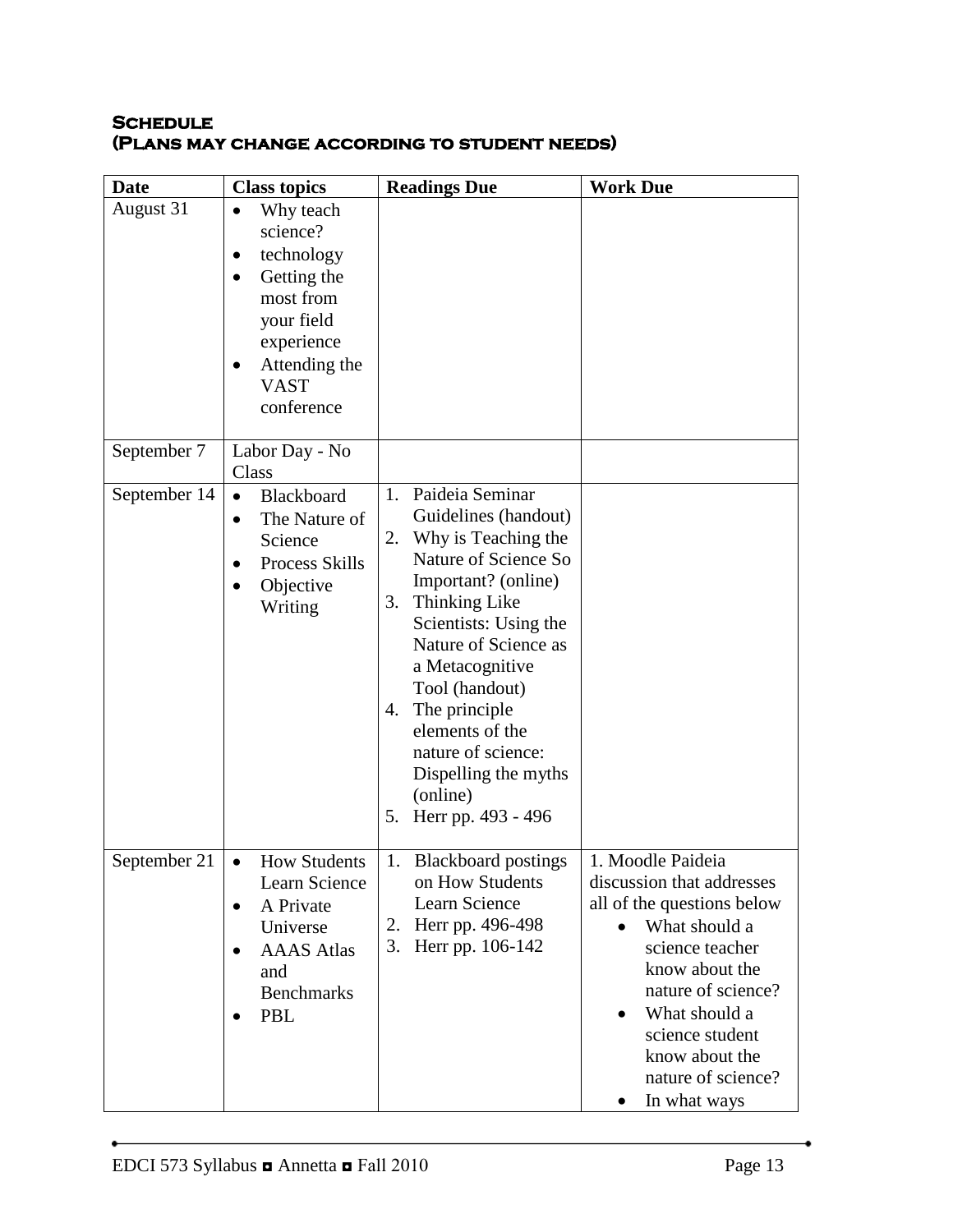|                                                                                           |                                                                                                                                                    |                                                                                                                                      | should the nature<br>of science be<br>taught in a<br>secondary<br>classroom?                                                                    |
|-------------------------------------------------------------------------------------------|----------------------------------------------------------------------------------------------------------------------------------------------------|--------------------------------------------------------------------------------------------------------------------------------------|-------------------------------------------------------------------------------------------------------------------------------------------------|
| September 28                                                                              | • Equity issues<br>• Cooperative<br>Learning                                                                                                       | 1. Blackboard Postings<br>on Technology,<br>Equity and<br>Cooperative learning<br>2. Herr pp. 243-256                                | Underrepresented<br>1.<br>scientist report<br>2. Hazelton High                                                                                  |
| October 5                                                                                 | Planning<br>$\bullet$<br>lessons<br>Classroom<br>Management                                                                                        | <b>Skim National</b><br>1.<br><b>Science Education</b><br>Standards book<br>2. Bloom's Taxonomy<br>handout<br>Herr pp. 517-528<br>3. | <b>Questions for Clinical</b><br>1.<br>Interview<br>Print Virginia<br>2.<br><b>Standards of Learning</b><br>Framework from your<br>content area |
| October $12$<br>Monday<br>classes meet<br>on Tuesday                                      | Teacher tookit I<br>Inquiry<br>$\bullet$<br>Cookbook<br>$\bullet$<br>labs                                                                          | 1. Blackboard Postings<br>Herr pp 458-470<br>2.                                                                                      | 1. Annual Planning                                                                                                                              |
| October 19                                                                                | Teacher toolkit II<br><b>Backwards</b><br>design<br>The "E's"                                                                                      | 1. Blackboard Postings                                                                                                               | 1. Quarterly Projects                                                                                                                           |
| October 26                                                                                | Teacher toolkit III<br>Multiple<br>$\bullet$<br>intelligences<br>Differentiated<br>$\bullet$<br>instruction<br>Scientific<br>research              | 1. Blackboard Postings                                                                                                               | Optional - Check on<br>1.<br>Field Experience Log<br>Optional - draft unit<br>2.<br>plans for feedback                                          |
| November 2                                                                                | Teacher toolkit                                                                                                                                    | 1. Herr pp. 79-101                                                                                                                   | 1. Entire Planning Project                                                                                                                      |
| . Optional -<br><b>VAST</b><br>conference is<br>November 5-<br>7 in Herndon,<br><b>VA</b> | IV<br>Independent<br>$\bullet$<br>Research<br>Role playing<br>$\bullet$<br>Discrepant<br>$\bullet$<br>events<br>Graphic<br>$\bullet$<br>organizers | 2. Herr pp. 151 - 154<br>2. Herr pp. 168-178<br>3. Herr pp. 473-488                                                                  | (Annual Planning,<br>Quarterly Projects, and<br>First Day Lesson Plan)<br>2. Clinical Interview<br>Paper                                        |
| November 9                                                                                | Safety in the                                                                                                                                      | Herr pp. 529-547                                                                                                                     | <b>Four Pronged Safety</b><br>1.                                                                                                                |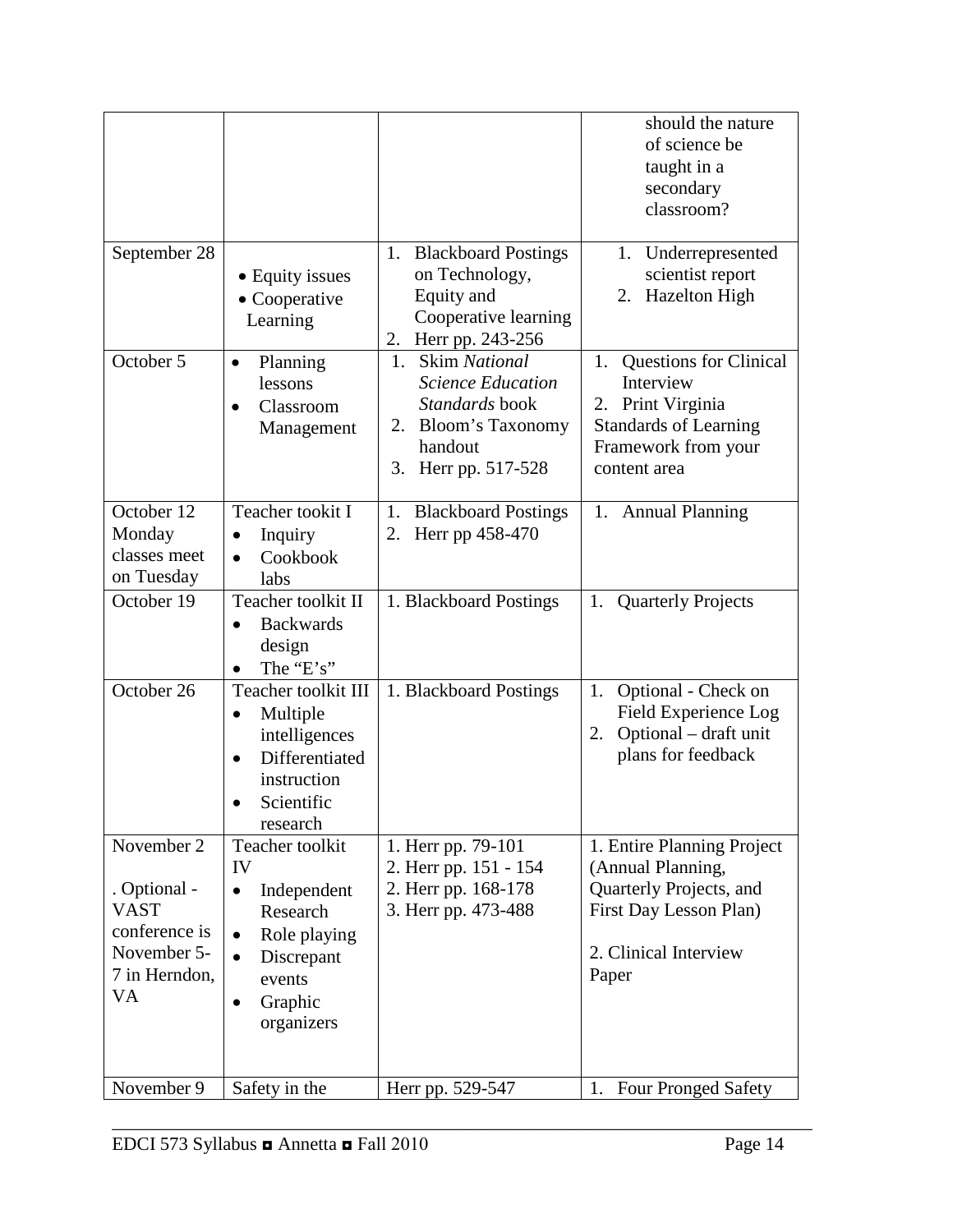|             | Classroom                                                                                  |                             | Assignment<br><b>STIMULATE</b><br>2.                                                                                |
|-------------|--------------------------------------------------------------------------------------------|-----------------------------|---------------------------------------------------------------------------------------------------------------------|
| November 16 | Assessment -<br>How do you<br>know students are<br>learning?<br>Questioning (wait<br>time) | Herr pp. 525-528<br>(again) | <b>GRADUATE</b> games<br>(SEGR)                                                                                     |
| November 23 | Philosophy of<br>teaching<br>Unit lesson<br>presentations                                  |                             | Optional – draft unit<br>1.<br>plans for feedback<br>250-word philosophy<br>2.<br>of teaching for your<br>unit plan |
| November 30 | Unit lesson<br>presentations and<br>reflection                                             |                             |                                                                                                                     |
| December 7  | Unit lesson<br>reflections                                                                 |                             | 1. Unit Plans<br>2. Field Experience<br>Report<br>3. Microteaching Paper                                            |

"Education is not a preparation for life; education is life itself." - John Dewey

٠